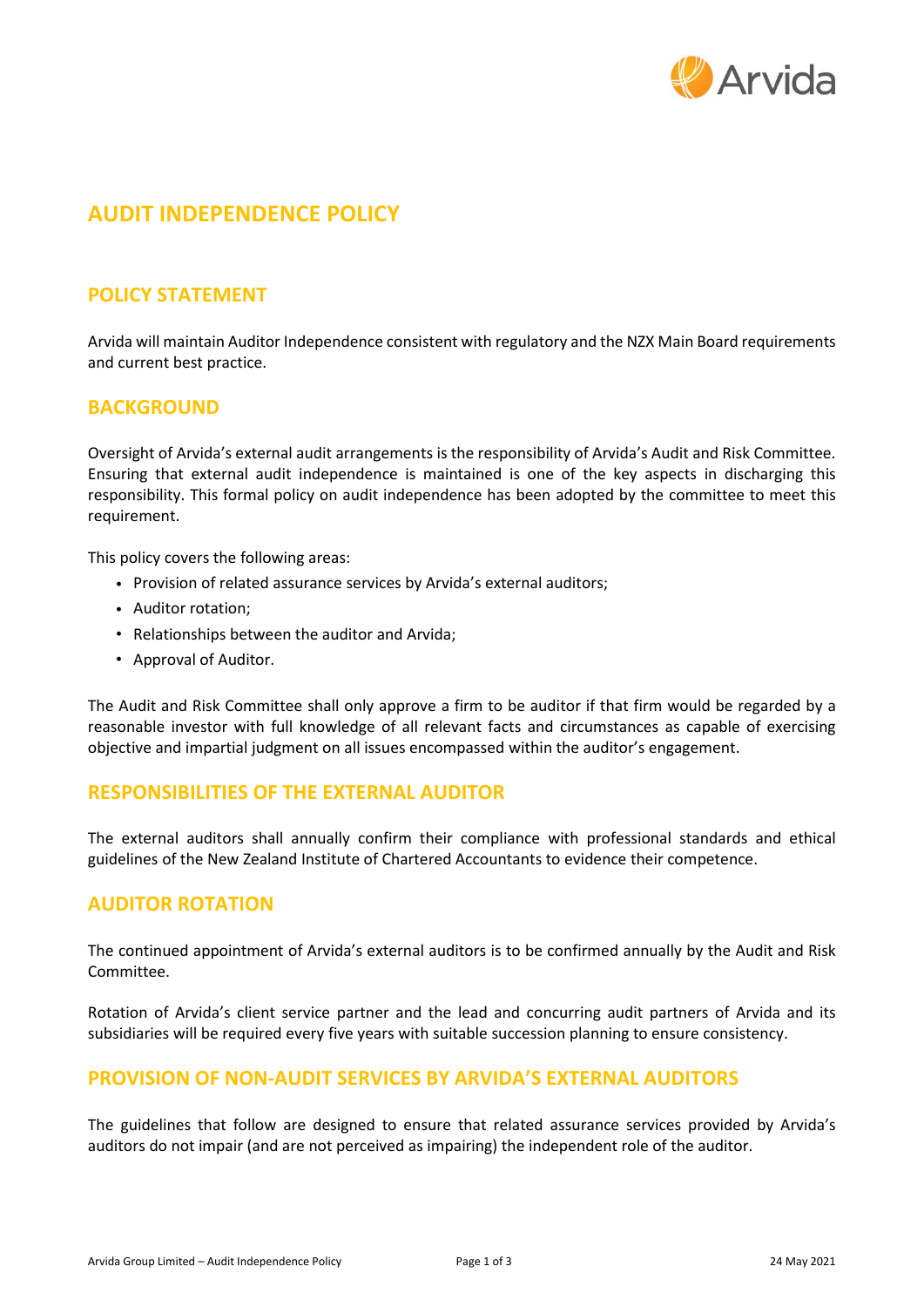

The general principles to be applied in assessing related assurance services are as follows:

- The external auditor should not have any involvement in the production of financial information or preparation of financial statements such that they might be perceived as auditing their own work;
- The external auditor should not perform any function of management or be responsible for making management decisions;
- The external auditor should not be responsible for the design or implementation of financial information systems; and
- The separation between internal and external audit should be maintained.

## **SERVICES PERMITTED TO BE PERFORMED**

The Audit and Risk Committee must pre-approve all audit and related assurance services provided by the auditor.

Aside from core audit services Arvida's auditors may provide the following services with prior approval from the Audit and Risk Committee:

- Accounting policy advice;
- Advice on interpretation and application of Inland Revenue taxation policies;
- Listing advice;
- Accounting/technical training;
- Other assurance services including audit of existing company systems and processes;
- Advice on structuring or pricing of any deal, asset or company acquisition;
- Due diligence activities; and
- Advice that has a significant impact on the value of material asset or liability.

#### **SERVICES NOT PERMITTED**

It is not considered appropriate for Arvida's auditors to provide:

- Design and implementation of key financial information systems and processes;
- Valuation of assets and liabilities other than as required to complete regulatory audit requirements;
- Liquidations and receiverships;
- Services related to accounting records or financial statements;
- Tax planning, strategy and compliance services;
- Strategic business planning; and
- Legal services.

## **INFORMATION TO BE PROVIDED BY EXTERNAL AUDITORS**

The external auditor is to provide the following assurances annually:

• Their compliance with the professional standards and ethical guidelines of the Institute of Chartered Accountants New Zealand to evidence their competence;